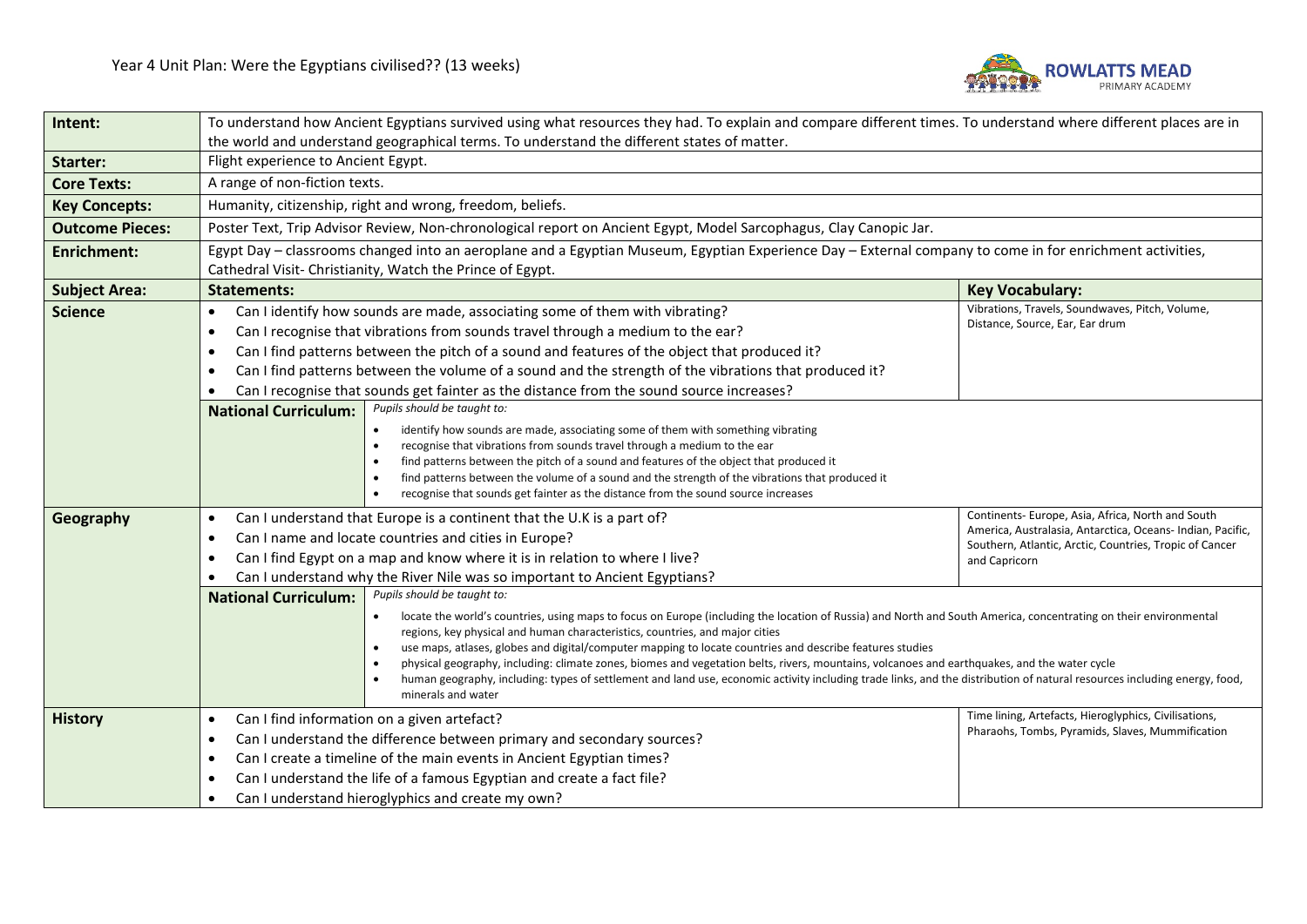

|                          | Can I understand the different burials carried out in Ancient Egypt? (Rich v Poor)<br>$\bullet$                                                                                                                                                                                                                                                                                                |                                                                                                                                                                                                                                                                                                                                                                                                                                                                                                                                 |                                                      |  |
|--------------------------|------------------------------------------------------------------------------------------------------------------------------------------------------------------------------------------------------------------------------------------------------------------------------------------------------------------------------------------------------------------------------------------------|---------------------------------------------------------------------------------------------------------------------------------------------------------------------------------------------------------------------------------------------------------------------------------------------------------------------------------------------------------------------------------------------------------------------------------------------------------------------------------------------------------------------------------|------------------------------------------------------|--|
|                          | Can I understand mummification and write instructions for it?<br>$\bullet$                                                                                                                                                                                                                                                                                                                     |                                                                                                                                                                                                                                                                                                                                                                                                                                                                                                                                 |                                                      |  |
|                          | Can I understand the importance of Howard Carter and Tutankhamun?<br>$\bullet$                                                                                                                                                                                                                                                                                                                 |                                                                                                                                                                                                                                                                                                                                                                                                                                                                                                                                 |                                                      |  |
|                          | Can I understand how the pyramids were built?                                                                                                                                                                                                                                                                                                                                                  |                                                                                                                                                                                                                                                                                                                                                                                                                                                                                                                                 |                                                      |  |
|                          | <b>National Curriculum:</b>                                                                                                                                                                                                                                                                                                                                                                    | Pupils should be taught about:<br>• the achievements of the earliest civilizations – an overview of where and when the first civilizations appeared and a depth study of one of the following: Ancient Sumer;<br>The Indus Valley; Ancient Egypt; The Shang Dynasty of Ancient China                                                                                                                                                                                                                                            |                                                      |  |
| <b>Design Technology</b> | Can I create a net for my sarcophagus?<br>$\bullet$                                                                                                                                                                                                                                                                                                                                            |                                                                                                                                                                                                                                                                                                                                                                                                                                                                                                                                 | Hue, Tint, Tone, Shade, Blend, Silhouette, Contrast, |  |
|                          | Wash<br>Can I practise making hinges?<br>$\bullet$                                                                                                                                                                                                                                                                                                                                             |                                                                                                                                                                                                                                                                                                                                                                                                                                                                                                                                 |                                                      |  |
|                          | Can I create a sarcophagus?<br>$\bullet$                                                                                                                                                                                                                                                                                                                                                       |                                                                                                                                                                                                                                                                                                                                                                                                                                                                                                                                 |                                                      |  |
|                          | Can I explore different hinge mechanisms?                                                                                                                                                                                                                                                                                                                                                      |                                                                                                                                                                                                                                                                                                                                                                                                                                                                                                                                 |                                                      |  |
|                          | Can I evaluate my model?                                                                                                                                                                                                                                                                                                                                                                       |                                                                                                                                                                                                                                                                                                                                                                                                                                                                                                                                 |                                                      |  |
|                          | <b>National Curriculum:</b>                                                                                                                                                                                                                                                                                                                                                                    | When designing and making, pupils should be taught to:<br>generate, develop, model and communicate their ideas through discussion, annotated sketches, cross-sectional and exploded diagrams, prototypes, pattern pieces<br>$\bullet$<br>and computer-aided design<br>valuate their ideas and products against their own design criteria and consider the views of others to improve their work<br>understand and use mechanical systems in their products [for example, gears, pulleys, cams, levers and linkages<br>$\bullet$ |                                                      |  |
| Art                      | $\bullet$                                                                                                                                                                                                                                                                                                                                                                                      | Can I sculpt a canopic jar head using clay?                                                                                                                                                                                                                                                                                                                                                                                                                                                                                     | 3D Model, Stain, Pinch, Pull, Manipulate, Mould      |  |
|                          | Can I sculpt with clay?<br>$\bullet$                                                                                                                                                                                                                                                                                                                                                           |                                                                                                                                                                                                                                                                                                                                                                                                                                                                                                                                 |                                                      |  |
|                          | Can I paint decoratively?                                                                                                                                                                                                                                                                                                                                                                      |                                                                                                                                                                                                                                                                                                                                                                                                                                                                                                                                 |                                                      |  |
| Can I evaluate my jar?   |                                                                                                                                                                                                                                                                                                                                                                                                |                                                                                                                                                                                                                                                                                                                                                                                                                                                                                                                                 |                                                      |  |
|                          | <b>National Curriculum:</b>                                                                                                                                                                                                                                                                                                                                                                    | Pupils should be taught:                                                                                                                                                                                                                                                                                                                                                                                                                                                                                                        |                                                      |  |
|                          |                                                                                                                                                                                                                                                                                                                                                                                                | to create sketch books to record their observations and use them to review and revisit ideas                                                                                                                                                                                                                                                                                                                                                                                                                                    |                                                      |  |
|                          |                                                                                                                                                                                                                                                                                                                                                                                                | to improve their mastery of art and design techniques, including drawing, painting and sculpture with a range of materials [for example, pencil, charcoal, paint, clay<br>٠                                                                                                                                                                                                                                                                                                                                                     |                                                      |  |
| <b>Music</b>             | Can I learn to play the recorder?<br>$\bullet$                                                                                                                                                                                                                                                                                                                                                 |                                                                                                                                                                                                                                                                                                                                                                                                                                                                                                                                 | Recorder, Minim, Crochet, Quaver, Semi-brieve, Rest  |  |
|                          | Can I play and perform melodies?<br>$\bullet$                                                                                                                                                                                                                                                                                                                                                  |                                                                                                                                                                                                                                                                                                                                                                                                                                                                                                                                 |                                                      |  |
|                          | Can I follow staff notation?<br>$\bullet$                                                                                                                                                                                                                                                                                                                                                      |                                                                                                                                                                                                                                                                                                                                                                                                                                                                                                                                 |                                                      |  |
|                          | Can I copy short melodic phrases?                                                                                                                                                                                                                                                                                                                                                              |                                                                                                                                                                                                                                                                                                                                                                                                                                                                                                                                 |                                                      |  |
|                          | Can I understand minims, crochets, paired quavers and rests?                                                                                                                                                                                                                                                                                                                                   |                                                                                                                                                                                                                                                                                                                                                                                                                                                                                                                                 |                                                      |  |
|                          | Pupils should be taught to:<br><b>National Curriculum:</b><br>play and perform in solo and ensemble contexts, using their voices and playing musical instruments with increasing accuracy, fluency, control and expression<br>$\bullet$<br>listen with attention to detail and recall sounds with increasing aural memory<br>$\bullet$<br>use and understand staff and other musical notations |                                                                                                                                                                                                                                                                                                                                                                                                                                                                                                                                 |                                                      |  |
| <b>PSHE</b>              |                                                                                                                                                                                                                                                                                                                                                                                                |                                                                                                                                                                                                                                                                                                                                                                                                                                                                                                                                 |                                                      |  |
|                          | <b>National Curriculum:</b>                                                                                                                                                                                                                                                                                                                                                                    |                                                                                                                                                                                                                                                                                                                                                                                                                                                                                                                                 |                                                      |  |
| <b>RSE</b>               | <b>Growing and Changing</b>                                                                                                                                                                                                                                                                                                                                                                    |                                                                                                                                                                                                                                                                                                                                                                                                                                                                                                                                 |                                                      |  |
|                          | Can I explore the human life cycle?                                                                                                                                                                                                                                                                                                                                                            |                                                                                                                                                                                                                                                                                                                                                                                                                                                                                                                                 |                                                      |  |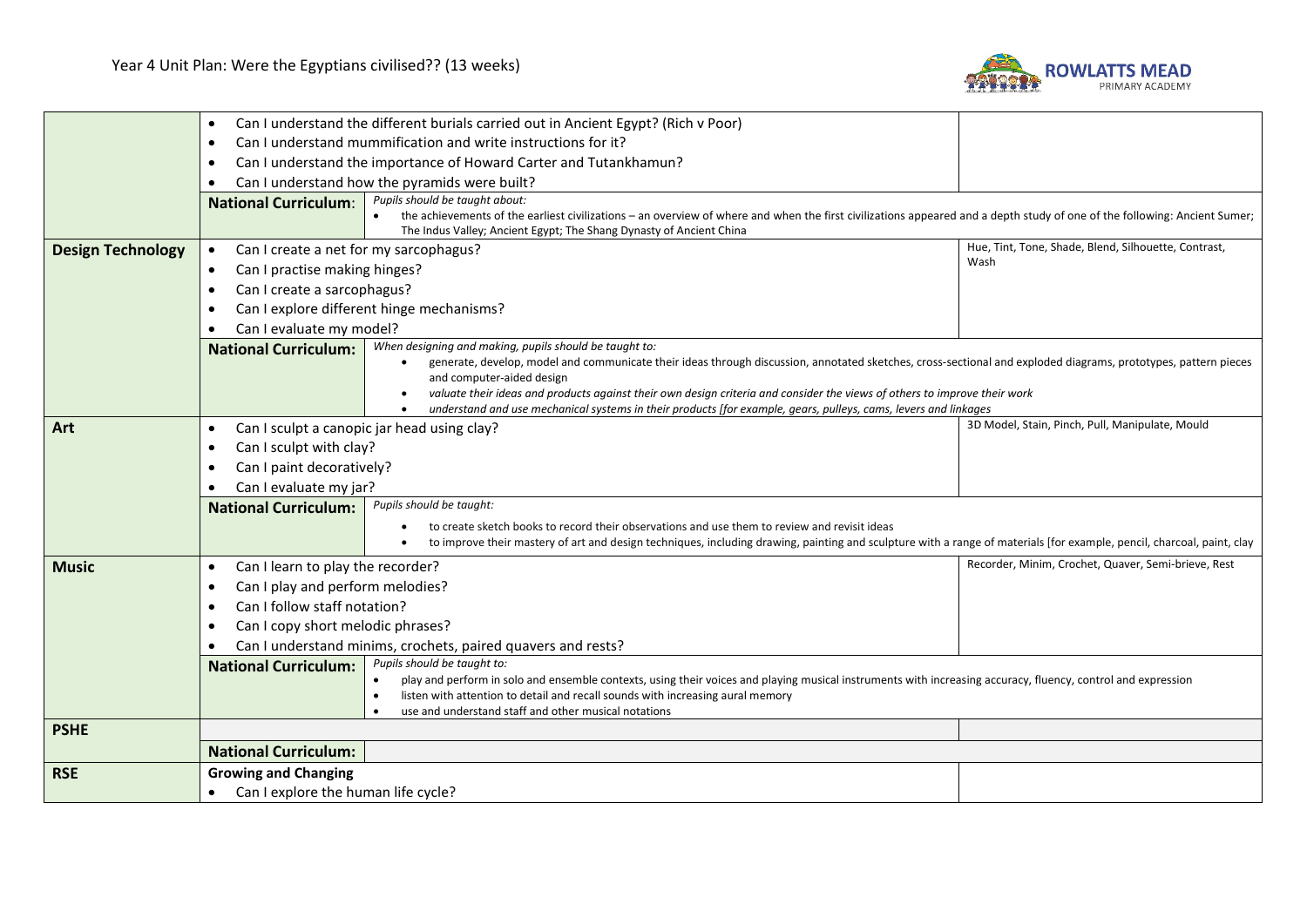

|                          | Can I the main stages of the human life cycle?<br>$\bullet$                                     |                                                                                                            |  |  |
|--------------------------|-------------------------------------------------------------------------------------------------|------------------------------------------------------------------------------------------------------------|--|--|
|                          | <b>Puberty</b>                                                                                  |                                                                                                            |  |  |
|                          | Can I understand the basic facts about puberty?<br>$\bullet$                                    |                                                                                                            |  |  |
|                          | Can I understand some of the changes that happen during puberty?                                |                                                                                                            |  |  |
|                          | <b>Changes and Reproduction</b>                                                                 |                                                                                                            |  |  |
|                          | Can I begin to understand how puberty is linked to reproduction?<br>$\bullet$                   |                                                                                                            |  |  |
|                          | Can I understand the physical and emotional changes that may occur during puberty?<br>$\bullet$ |                                                                                                            |  |  |
|                          | Can I understand that children change into adults so they are able to reproduce?                |                                                                                                            |  |  |
|                          | National Curriculum:   See PSHE/RSE Subject Document.                                           |                                                                                                            |  |  |
| <b>Religious Studies</b> | Can I understand how Sikhs, Christians and Muslims welcome new life?<br>$\bullet$               | Cross, Palm leaves, Tomb, Symbols, Rebirth, Ascend,                                                        |  |  |
|                          | Can I compare and contrast how different faiths welcome new life?<br>$\bullet$                  | Egg, Ceremonies, Love, Family, Celebration, Church                                                         |  |  |
|                          | See SACRE Document.<br><b>National Curriculum:</b>                                              |                                                                                                            |  |  |
| <b>Computing</b>         | <b>E-Safety - Project Evolve</b>                                                                | Image, Edit, Arrange, Select, Digital, Crop, Undo, Save,                                                   |  |  |
|                          | Recap Previous Strands.                                                                         | Search, Copyright, Composition, Rotate,<br>Flip, Adjustments, Effects, Colours, Hue/Saturation,            |  |  |
|                          | See Project Evolve Document.<br>Sepia, Version, Illustrator, Vignette, Retouch,                 |                                                                                                            |  |  |
|                          | Clone, Recolour, Magic Wand, Adjust, Sharpen, brighten                                          |                                                                                                            |  |  |
|                          | <b>NCEE Unit 5: Photo Editing</b>                                                               | Fake, Real, Composite, Cut, Copy, Paste, Alter,<br>Background, Foreground, Publication, Elements,          |  |  |
|                          | To explain that digital images can be changed                                                   | Original, Font Style, Shapes, Border, Layer                                                                |  |  |
|                          | To change the composition of an image                                                           | Scratch, Programming, Sprite, Blocks, Code, Loop,                                                          |  |  |
|                          | To describe how images can be changed for different uses                                        | Repeat, Value, Forever, Infinite Loop, Count-Controlled,                                                   |  |  |
|                          |                                                                                                 | Costume, Repetition, Animate, Event Block, Duplicate,<br>Modify, Design, Algorithm, Design, Debug, Refine, |  |  |
|                          | To make good choices when selecting different tools                                             | Evaluate                                                                                                   |  |  |
|                          | To recognise that not all images are real                                                       |                                                                                                            |  |  |
|                          |                                                                                                 |                                                                                                            |  |  |
|                          | To evaluate how changes can improve an image                                                    |                                                                                                            |  |  |
|                          |                                                                                                 |                                                                                                            |  |  |
|                          | <b>NCEE Unit 6: Repetition in Games</b>                                                         |                                                                                                            |  |  |
|                          | To develop the use of count-controlled loops in a different programming environment             |                                                                                                            |  |  |
|                          | To explain that in programming there are infinite loops and count controlled loops              |                                                                                                            |  |  |
|                          | To develop a design which includes two or more loops which run at the same time                 |                                                                                                            |  |  |
|                          |                                                                                                 |                                                                                                            |  |  |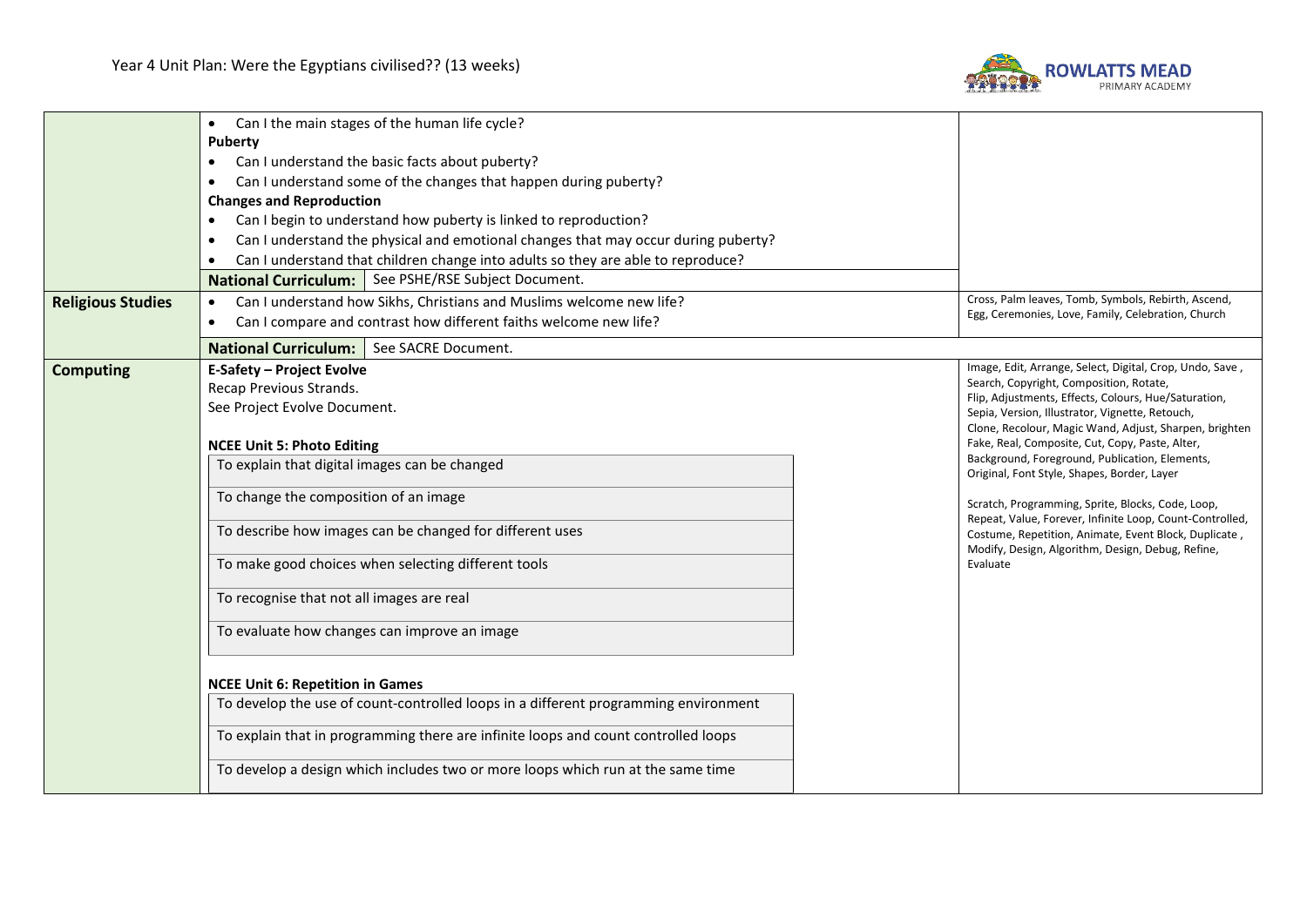

|                             | To modify an infinite loop in a given program<br>To design a project that includes repetition<br>To create a project that includes repetition<br>Pupils should be taught to:<br>design, write and debug programs that accomplish specific goals, including controlling or simulating physical systems; solve problems by decomposing them into smaller<br>parts<br>use sequence, selection, and repetition in programs; work with variables and various forms of input and output<br>use logical reasoning to explain how some simple algorithms work and to detect and correct errors in algorithms and programs<br>use search technologies effectively, appreciate how results are selected and ranked, and be discerning in evaluating digital content<br>select, use and combine a variety of software (including internet services) on a range of digital devices to design and create a range of programs, systems and content<br>that accomplish given goals, including collecting, analysing, evaluating and presenting data and information<br>use technology safely, respectfully and responsibly; recognise acceptable/unacceptable behaviour; identify a range of ways to report concerns about content and<br>contact. |  |  |
|-----------------------------|-------------------------------------------------------------------------------------------------------------------------------------------------------------------------------------------------------------------------------------------------------------------------------------------------------------------------------------------------------------------------------------------------------------------------------------------------------------------------------------------------------------------------------------------------------------------------------------------------------------------------------------------------------------------------------------------------------------------------------------------------------------------------------------------------------------------------------------------------------------------------------------------------------------------------------------------------------------------------------------------------------------------------------------------------------------------------------------------------------------------------------------------------------------------------------------------------------------------------------------|--|--|
| <b>National Curriculum:</b> |                                                                                                                                                                                                                                                                                                                                                                                                                                                                                                                                                                                                                                                                                                                                                                                                                                                                                                                                                                                                                                                                                                                                                                                                                                     |  |  |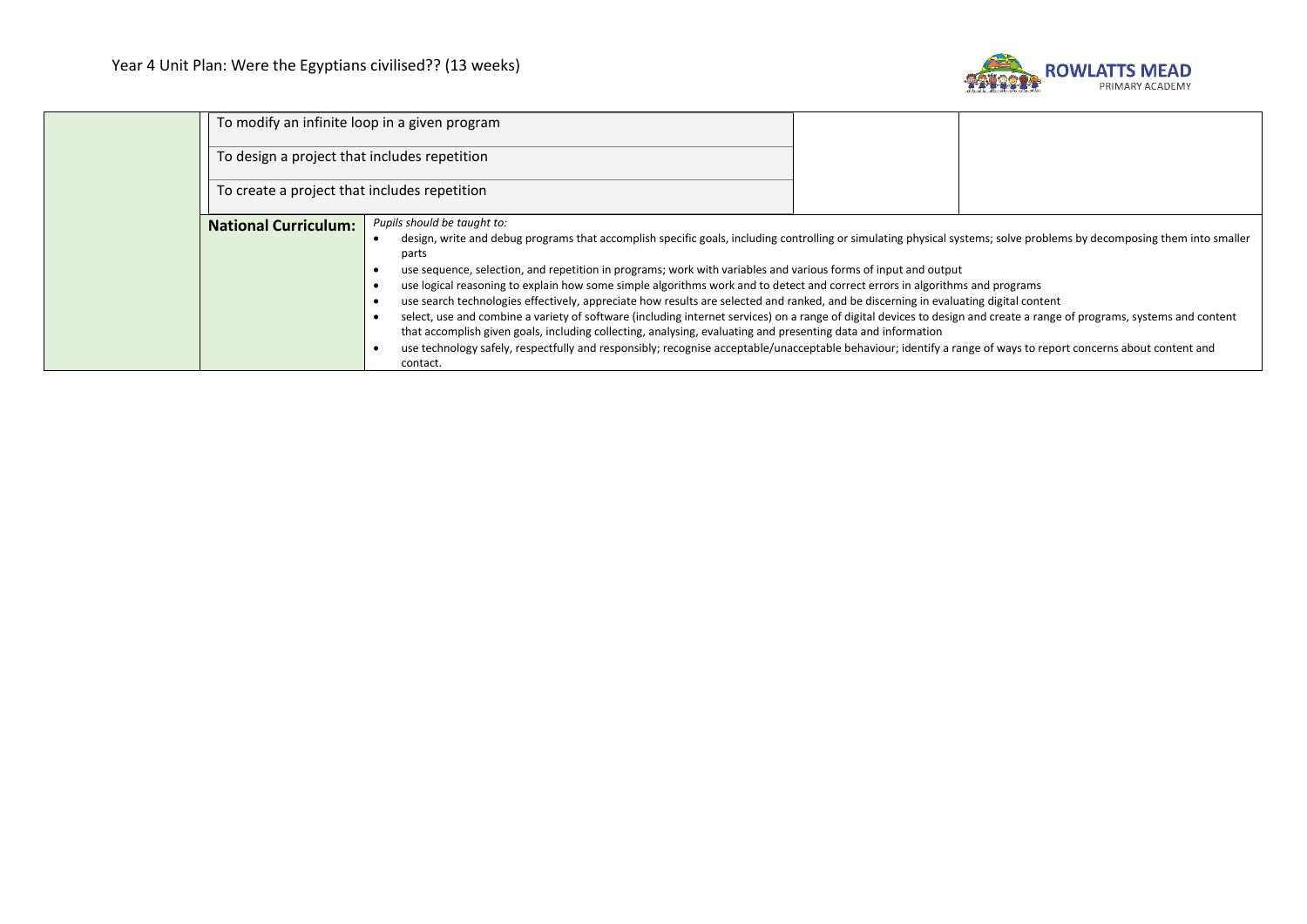

| <b>Sequence of Lessons</b>                                                    |                                                                                                                                                                                                                                                                                                        |                                                  |                                                    |
|-------------------------------------------------------------------------------|--------------------------------------------------------------------------------------------------------------------------------------------------------------------------------------------------------------------------------------------------------------------------------------------------------|--------------------------------------------------|----------------------------------------------------|
| <b>Learning Challenge</b><br><b>Outcomes</b><br><b>Key Concepts</b><br>Lesson |                                                                                                                                                                                                                                                                                                        |                                                  |                                                    |
| 1. History                                                                    | <b>STARTER DAY</b><br>Can I find information on a given artefact?<br>Can I understand the difference between primary and secondary sources?                                                                                                                                                            | Discussion<br><b>Blooms questions</b>            | Heritage, Curiosity                                |
| 2.<br>History                                                                 | Can I create a timeline of the main events in Ancient Egyptian times?                                                                                                                                                                                                                                  | Timeline                                         | Heritage, Monarchy, Power, Change                  |
| Geography<br>3.                                                               | Can I persuade my teacher about where Egypt is located in Africa?<br>Can I understand that Europe is a continent that the U.K is a part of?<br>Can I find Egypt on a map and know where it is in relation to where I live?<br>Can I name and locate countries and cities in Europe?                    | Report about Egypt<br>Map and atlas work         | Home                                               |
| History/ Geography<br>4.                                                      | Can I understand the importance of the Nile?                                                                                                                                                                                                                                                           | Poster                                           | Fairness, Equality, Law, Beliefs, Power,<br>Impact |
| History<br>5.                                                                 | Can I understand hieroglyphics and create my own?                                                                                                                                                                                                                                                      | Decoding hieroglyphics<br>Create hieroglyphics   | Curiosity, Change                                  |
| History<br>6.                                                                 | Can I understand the different burials carried out in Ancient Egypt? (Rich v Poor)                                                                                                                                                                                                                     | Venn diagram                                     | <b>Beliefs</b>                                     |
| 7.<br>History                                                                 | Can Lunderstand mummification and write instructions for it?                                                                                                                                                                                                                                           | <b>Instructions DPS</b>                          | Beliefs, Fairness, Equality, Monarchy              |
| 8.<br>Art                                                                     | Can I identify skills needed for modelling clay?<br>Can I design my Canopic Jar head?<br>Can I sculpt a Canopic jar head using clay?                                                                                                                                                                   | Photos<br>Design sheet<br>Canopic jar            | Beliefs, Fairness, Equality, Monarchy              |
| 9.<br>History                                                                 | Can I read the diary of Howard Carter when he discovered the tomb of Tutankhamun?<br>Can I use Chatterpix to rein act a Howard Carter interview?<br>Can I understand the life of a famous Egyptian and create a fact file?                                                                             | Comprehension/Bloom's<br>Chatterpix<br>Fact file | Curiosity, Monarchy, Respect                       |
| 10. D&T                                                                       | Can I create a net for my sarcophagus?<br>Can I explore different hinge mechanisms?<br>Can I practise making hinges?<br>Can I create a sarcophagus?<br>Can I evaluate my model?                                                                                                                        | Sarcophagus boxes                                | Curiosity, Beliefs                                 |
| 11. Science                                                                   | Can I identify how sounds are made, associating some of them with vibrating?<br>Can I recognise that vibrations from sounds travel through a medium to the ear?                                                                                                                                        | Entry ticket<br>Experiment<br>Write up           | Curiosity                                          |
| 12. Science                                                                   | Can I find patterns between the pitch of a sound and features of the object that produced it?<br>Can I find patterns between the volume of a sound and the strength of the vibrations that<br>produced it?<br>Can I recognise that sounds get fainter as the distance from the sound source increases? | Experiment<br>Write up<br>Exit ticket            | Curiosity                                          |
| 13. R.E.                                                                      | Can I understand how Sikhs, Christians and Muslims welcome new life?<br>Can I understand Ancient Egyptian rituals around new life?                                                                                                                                                                     | Presentation to show to each other               | Beliefs, Human rights                              |
| 14. R.E.                                                                      | Can I compare and contrast how different faiths welcome new life?                                                                                                                                                                                                                                      | Sugar paper poster                               | Beliefs, Human rights                              |
| 15. Music                                                                     | Can I learn to play the recorder?<br>Can I play and perform melodies?<br>Can I follow staff notation?<br>Can I copy short melodic phrases?<br>Can I understand minims, crochets, paired quavers and rests?                                                                                             |                                                  |                                                    |